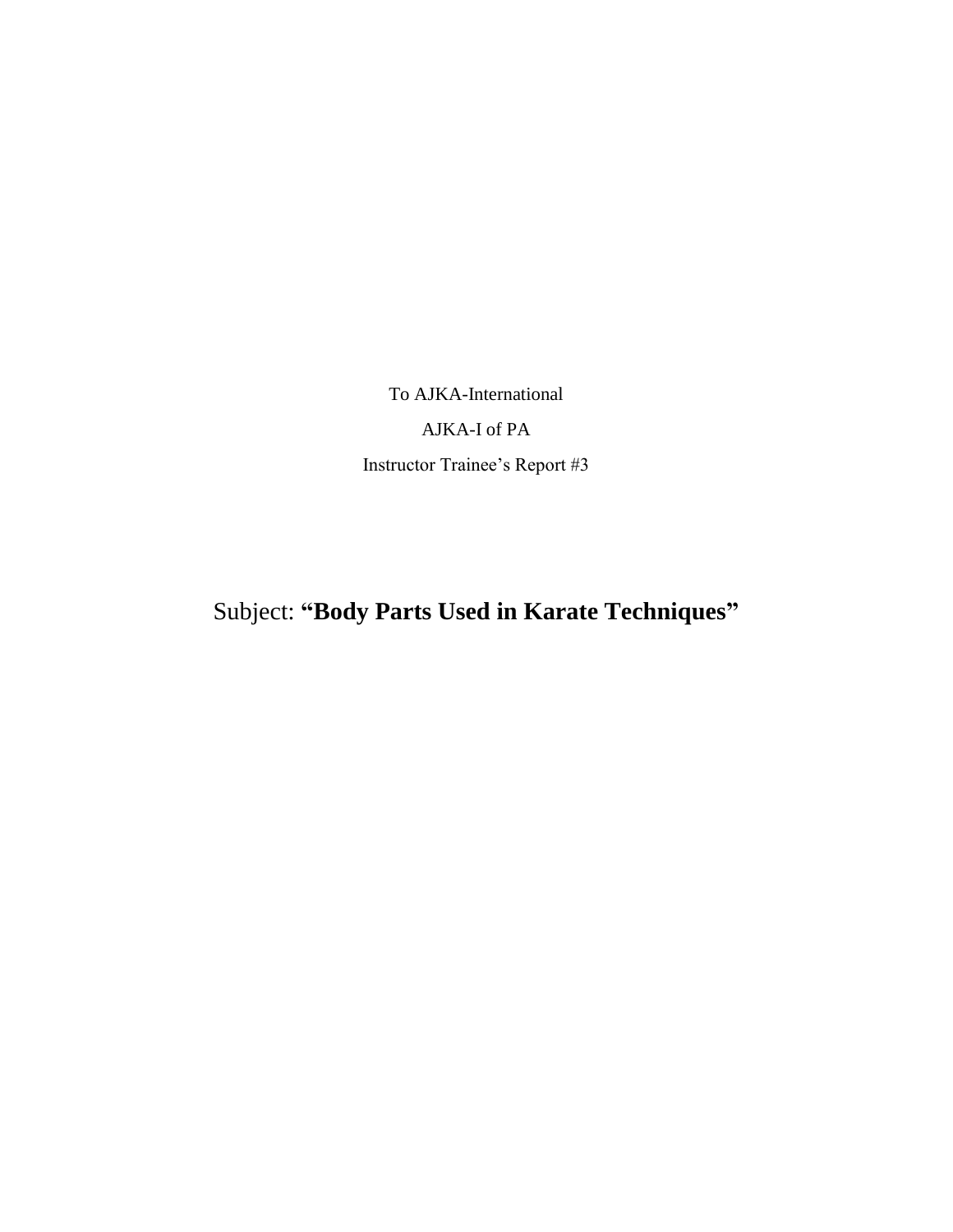To AJKA-International AJKA-I of PA Instructor's Trainee Report #3 Subject: "Body Parts Used in Karate Techniques"

Virtually every part of the human body is capable of the execution of karate techniques. For example, from the fist to the fingertips there are more than ten striking surfaces. Throughout their training the karateka learns to use the wrist, arms, elbows, knees, head and feet as weapons. Through years of practice a karateka forges each body part into a karate weapon. However, without proper training the body parts will be nothing more than parts of the body.

Techniques which use the parts of the hand as striking surfaces are the fore fist (*seiken*), the back fist (*riken*), the bottom fist (*tettsui*), the one-knuckle fist (*ippon ken*), the middle-finger oneknuckle fist (*nakadate ippon ken*), the fore-knuckle fist (*hiraken*), the ridge hand (*haito*), the back hand (*haishu*), the bear hand (*kumade*), the tiger-mouth hand (*koko*), the two-finger spear hand (*nihon nukite*), the one-finger spear hand (*ippon nukite*), the knife hand (*shuto*), and the spear hand (*shihon nukite*). Parts of the arm used as striking surfaces are the forearm (*ude*), used in downward sweep (*geden barai*) and inside forearm block (*uchi ude uke*); the wrist (*tekubi*), used in bent wrist block (*kakuto*) and the chicken-head wrist block (*keito*); the palm, used in palm heel strike (*teisho*) and ox-jaw hand (*seiryuto*); and the elbow (*empi*).

Some of the basic Hand Techniques that we use routinely are:

- **Oi Zuki**: Stepping or lunge punch. Targets are the face, body and groin. This technique can be used and many different distances to attack your opponent.
- **Gyaku Zuki**: Reverse punch; the signature move of Shotokan practitioner. Targets are the face, body and groin. This technique is used when your opponent is close and usually done after creating an opening to the face or body
- **Kizami Zuki**: Jab punch off front hand. This technique can be used either when you are close to your opponent, or used in a combination sequence to close distance and create an opening.
- **Shuto Uke**: Knife hand strike, but it can also as a block. This strike can be executed to the face (jaw line), neck or shoulder. The Block can be executed to the arm. This should be used as a close in technique.
- **Uraken**: Back fist strike. The target is usually the head, torso, or face**.** This is a close range technique which can be used in combination.
- **Empi Uchi**: Elbow strike. This is a close-range smashing technique in which the target is usually the torso. It can be used in four (4) different direction – you must not use the tip of the elbow.

Techniques which use the parts of the leg as striking surfaces are the knee (*hittsui*), the foot including the instep (*haisoku*), the foot edge (*sokuto*), the sole (*teisoku*), the heel (*kakato*), and ball of the foot (*koshi*).